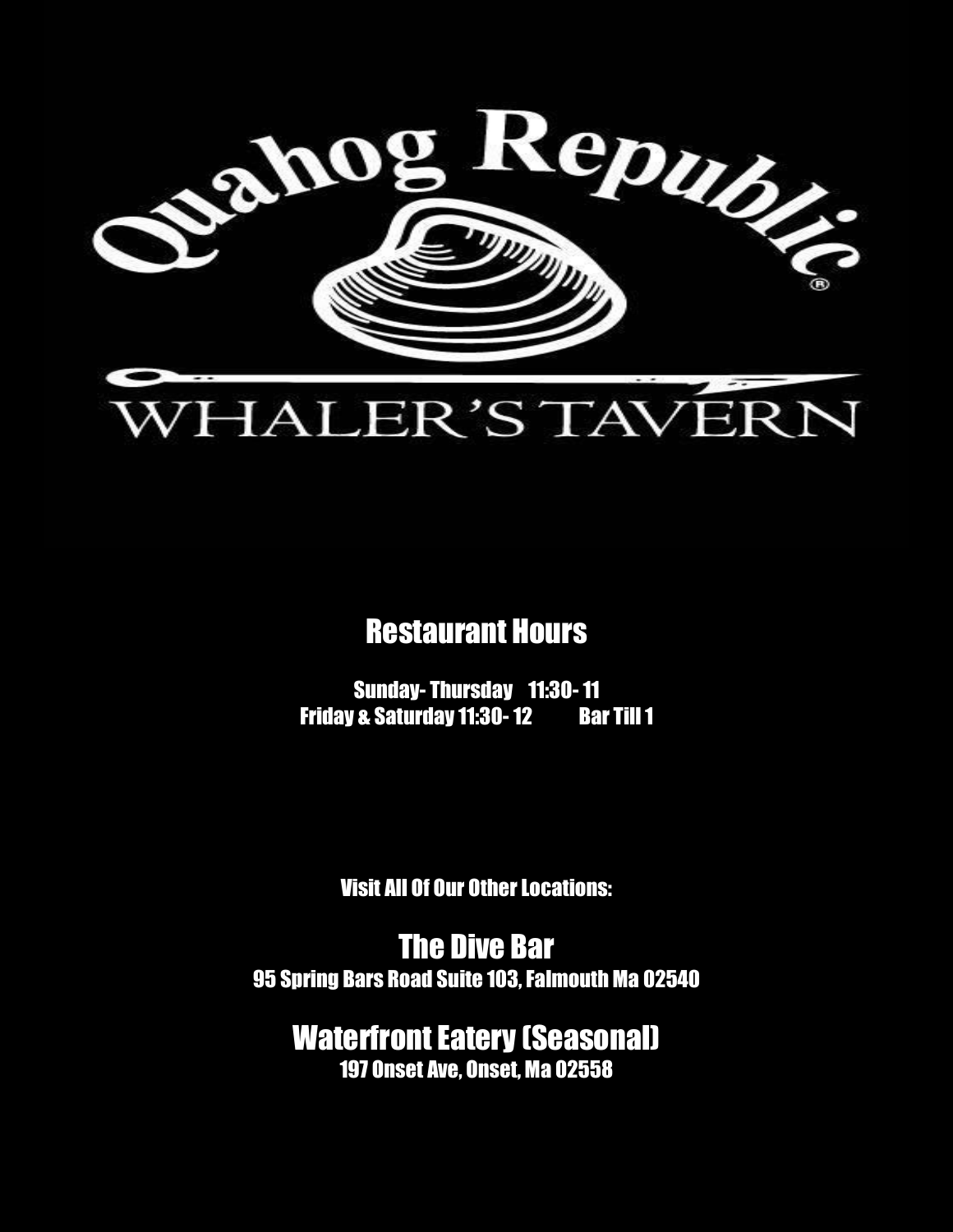# Soups & Greens

**Lobster Bisque[Gf]** Creamy Lobster Base Soup, Large Chunks Of Lobster Meat 19

#### **Quahog Chowder**

Chopped Quahogs, Applewood Smoked Bacon, Onion, Celery, Tender Red Bliss Potato

Cup 7 Bowl 11

**Kale Soup**[Gf] Gaspar's Chourico, Beans, Kale, Red Bliss Potato, Veggies, Veggie Broth Cup 7 Bowl 11

### **House Salad**[Gf]

Crisp Romaine And Green Leaf Lettuce, Tomato, Cucumber, Red Onion, Croutons, Balsamic Vinaigrette 11

### **Caesar Salad**(Gf)

Romaine, Croutons And Parmesan Cheese 11

### **Tavern Salad**[Gf]

Crisp Greens, Sun Dried Tomato, Portobello Mushroom, Grilled Asparagus , Whole Grain Mustard Vinaigrette 14

Create Your Own Smalla/Larga/Monsta Lobsta(**Mp**)Chicken(5),Crunchy Cod Fillet(13) Chili Seared Tuna(13), Salmon(15) ,Steak Tips(14),

# Grilled Pizza

#### Traditional Cheese

Sweet Tomato Marinara And Melted Cheese 12

#### Tavern

Sundried Tomato, Portobello Mushroom, Applewood Smoked Bacon, Asparagus, Melted Cheese, Whole Grain Aioli 16

# Chourico & Tomato

Seasoned Oil Base Diced Gaspar's Chourico, Tomato, Melted Cheese 17

# Scallop & Bacon



#### **Pulled Pork Quesadilla**

Grilled Flour Tortilla,Melted Cheese, Chipotle B.B.Q. Pulled Pork <sup>14</sup>

# **Cod Cakes**

Pan Seared Chunks Of Cod, Celery, Onion, Bacon, Panko Bread Crumbs, Cajun Remoulade 14

#### **Stuffed Scallop**

A Special Recipe Including Linguica Shrimp And Scallop Chunks With Melted Butter And Lemon Wedge 9

# **Stuffed Quahog**

Golden Brown And Filled With Chunks Of Quahog, Linguica Served With Melted Butter And Lemon Wedge 8

#### **Lobsta Quesadilla**

¼ Pound Of Tail And Claw Lobsta Meat, Toasted Flour Tortilla With Melted Cheese **Mp** 

### **Truffle Fries**

Golden Brown French Fries Tossed In Truffle Oil, Parmesan Cheese And Scallions 10

#### **Tuna Tartare**

Sushi Grade Ahi Tuna Mixed With Tartare, Seaweed Salad, Wasabi Aioli, Sweet Soy Drizzle, Fried Wonton Chips 19

#### **Chili Seared Tuna Stacks[Gf]**

Cucumber Slices, Whipped Cream Cheese, Chili Seared Tuna Slices, Seaweed Salad, Pickled Ginger, Wasabi Aioli,

Sweet Soy Glaze 19

# **Calamari**

Salt And Pepper Breaded Calamari, With Rings And Tentacles, With Parmesan Cheese, Banana Peppers And Cajun Remoulade 20



With Cup Of Quahog Chowder Or Kale **Monsta Lobsta**(Mp) **Larga Lobsta**(Mp) **Smalla Lobsta**(Mp)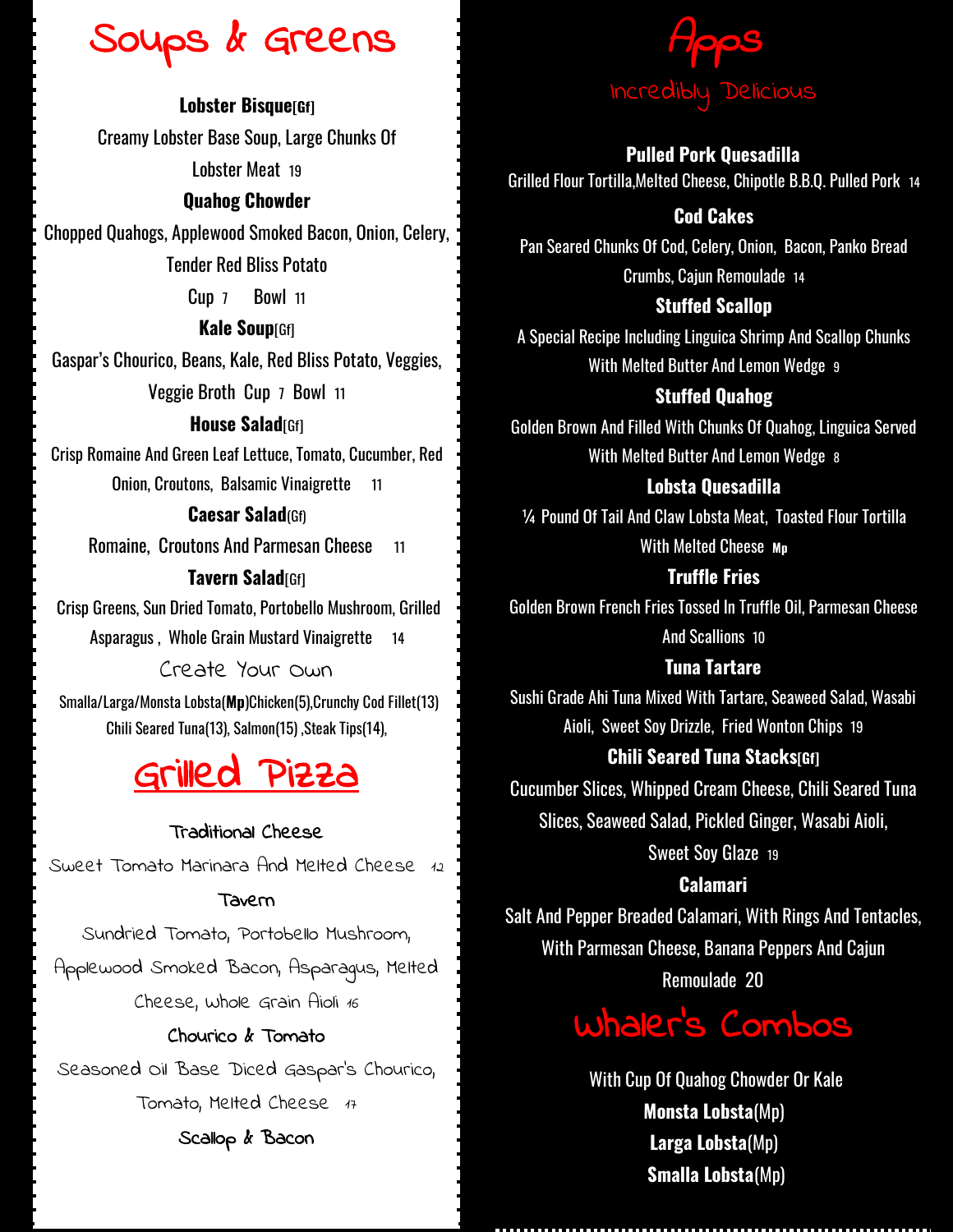Garlic Aioli Base, Scallop Pieces, Bacon, Melted Mozzarella  $k$  Cheddar Cheese, Scallions with Balsamic Drizzle 26

# Shrimp Scampi

Seasoned Oil Base, Popcorn Shrimp, Tomato, Red Onion, Melted Cheese 17

#### Garlic B.L.T.

Roasted Garlic Aioli, Applewood Bacon, Tomato, Melted Cheese And Topped With Shredded Lettuce 17

**Stuffed Quahog** 13 **Stuffed Scallop** 14



Served With All The Fixings **Jumbo Cocktail Shrimp ~** 3.75 **Each Local Rotating Oysters ~** 3 **Each Local Littlenecks ~** 2 **Each**

[Gf]= Can Be Made Gluten Free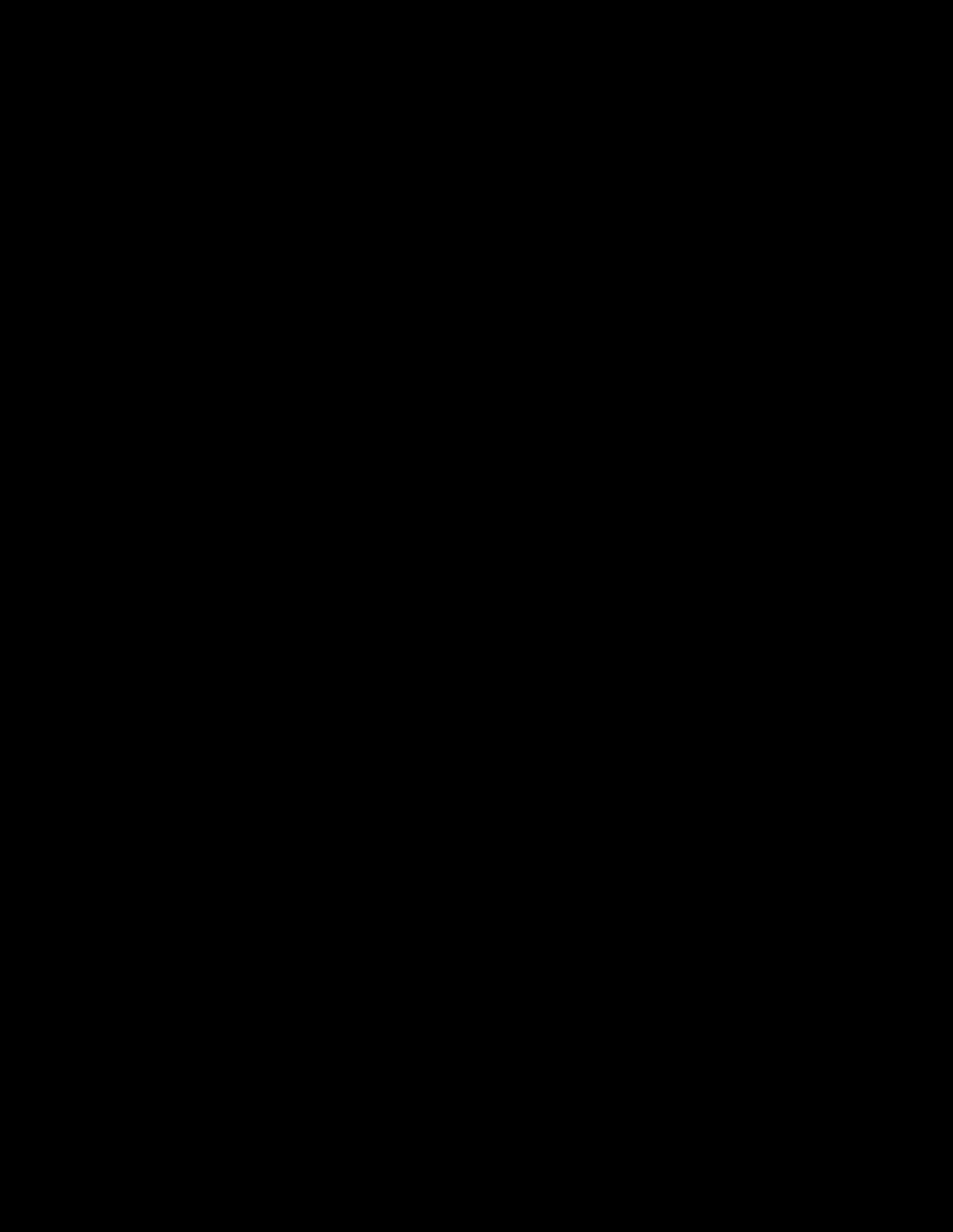|                                                |                                    | J.Q.'s Specialties                                 |
|------------------------------------------------|------------------------------------|----------------------------------------------------|
|                                                |                                    | <b>Crunchy Cod Fish Sandwich</b>                   |
| <b>All Sandwiches Se</b>                       |                                    | <b>Cornflake And Almond Crusted Cod, Lettud</b>    |
| <b>Chipotle</b>                                |                                    | Tomato, Toasted Roll 21                            |
| <b>Oven Roasted Pulled Pork, Chipotle</b>      | <b>Open</b>                        |                                                    |
| Cer                                            | <b>7 Days</b>                      | <b>Monsta Lobsta</b>                               |
| <b>Juicy Grilled Beef Pat</b>                  | A                                  | Heaping Pile Of Tail And Claw Meat, Very           |
| Gr<br><b>Seasoned Oil Ma</b>                   | <b>Week</b>                        | Lightly Dressed In Mayonnaise, Butter Toas         |
|                                                |                                    | <b>Brioche Roll, Lettuce</b>                       |
| Lettuce, T                                     |                                    | <b>Choice Of One Side(Gf)</b>                      |
| Grill                                          | <b>Kitchen</b><br><b>Full Menu</b> | The Smalla (1/4 Pound Of Lobsta Meat)              |
|                                                | Sun-                               | The Larga $(\frac{1}{2}$ Pound Of Lobsta Meat)     |
| <b>Grilled White Or</b>                        | <b>Thur11:3</b>                    | The Monsta (3/4 Pound Of Lobsta Meat)              |
| <b>Sweet Po</b>                                | $0 - 11$<br><b>Fri+Sat</b>         | <b>Market Price</b>                                |
| Toa                                            | 11:30-12                           |                                                    |
| <b>Chi</b>                                     |                                    | <b>Quahog Republic Cubano</b>                      |
| <b>Butter Grilled Roll, Sliced Seare</b>       |                                    | Oven Roasted Pulled Pork, Black Forest Ha          |
|                                                | <b>Bar</b><br><b>Sun-Thur</b>      |                                                    |
|                                                | 11:30-12                           | <b>Chopped Pickles, Marinated Red Onion, Sw</b>    |
| <b>Crund</b>                                   | <b>Fri+Sat</b>                     | <b>Cheese, Chipotle Aioli, Whole Grain Musta</b>   |
| Deep Fried, Cornflake And Almo                 | $11:30-1$ <sub>am</sub>            | <b>Brushed French Bread Choice Of One Side</b>     |
|                                                |                                    | <b>Gaspar's Chourico Melt</b>                      |
| $\mathbf{G}$                                   |                                    | Gaspar's Chourico, Caramelized Onion,              |
| Pan Seared, Cod, Chopped Onion, Ba             |                                    | <b>Cheddar Cheese, Lettuce, Tomato, Grilled R</b>  |
|                                                |                                    | <b>Whole Grain Mustard Aioli 17</b>                |
| Gorgonzola                                     | Sides                              |                                                    |
| Topped With Melted Gorgonzola, Caramelized Oni | Fries,                             |                                                    |
|                                                |                                    | <b>NBMA Scallop A.B.L.T Tacos</b>                  |
| <b>Oven Ro</b>                                 | Coleslaw,                          | <b>Three Grilled Flour Tortillas, Sauteed Garl</b> |
| <b>Atl</b>                                     |                                    | Aioli Scallops, Shredded Lettuce, Diced            |
| <b>Lemon Caper Cream Sa</b>                    | Baked                              | Tomato, Bacon, Avocado 26                          |
|                                                | Beans,                             | <b>Make Sure To Join</b>                           |
| <b>Tuscan</b>                                  |                                    | <b>The Loyalty Card Program!!!</b>                 |
| <b>Creamy Tuscan Sar</b>                       | Asparagus(1)                       | Visit Us At Quahogrepublic.Com, On                 |
|                                                |                                    | <b>Facebook, Or Instagram</b>                      |
|                                                | Roasted                            | <b>Check Out All Our New Retail Offering</b>       |
|                                                | Potato,                            |                                                    |

# J.Q.'s Specialties

#### **Monsta Lobsta**

# **Quahog Republic Cubano**

Oven Roasted Pulled Pork, Black Forest Ham, Chopped Pickles, Marinated Red Onion, Swiss Cheese, Chipotle Aioli, Whole Grain Mustard Brushed French Bread Choice Of One Side 18

# **Gaspar's Chourico Melt**

Cheddar Cheese, Lettuce, Tomato, Grilled Roll, Whole Grain Mustard Aioli 17

#### **NBMA Scallop A.B.L.T Tacos**

Three Grilled Flour Tortillas, Sauteed Garlic Aioli Scallops, Shredded Lettuce, Diced Tomato, Bacon, Avocado 26

**Make Sure To Join The Loyalty Card Program!!! Visit Us At Quahogrepublic.Com, On Facebook, Or Instagram Check Out All Our New Retail Offerings Including Our Premium Bloody Mary**